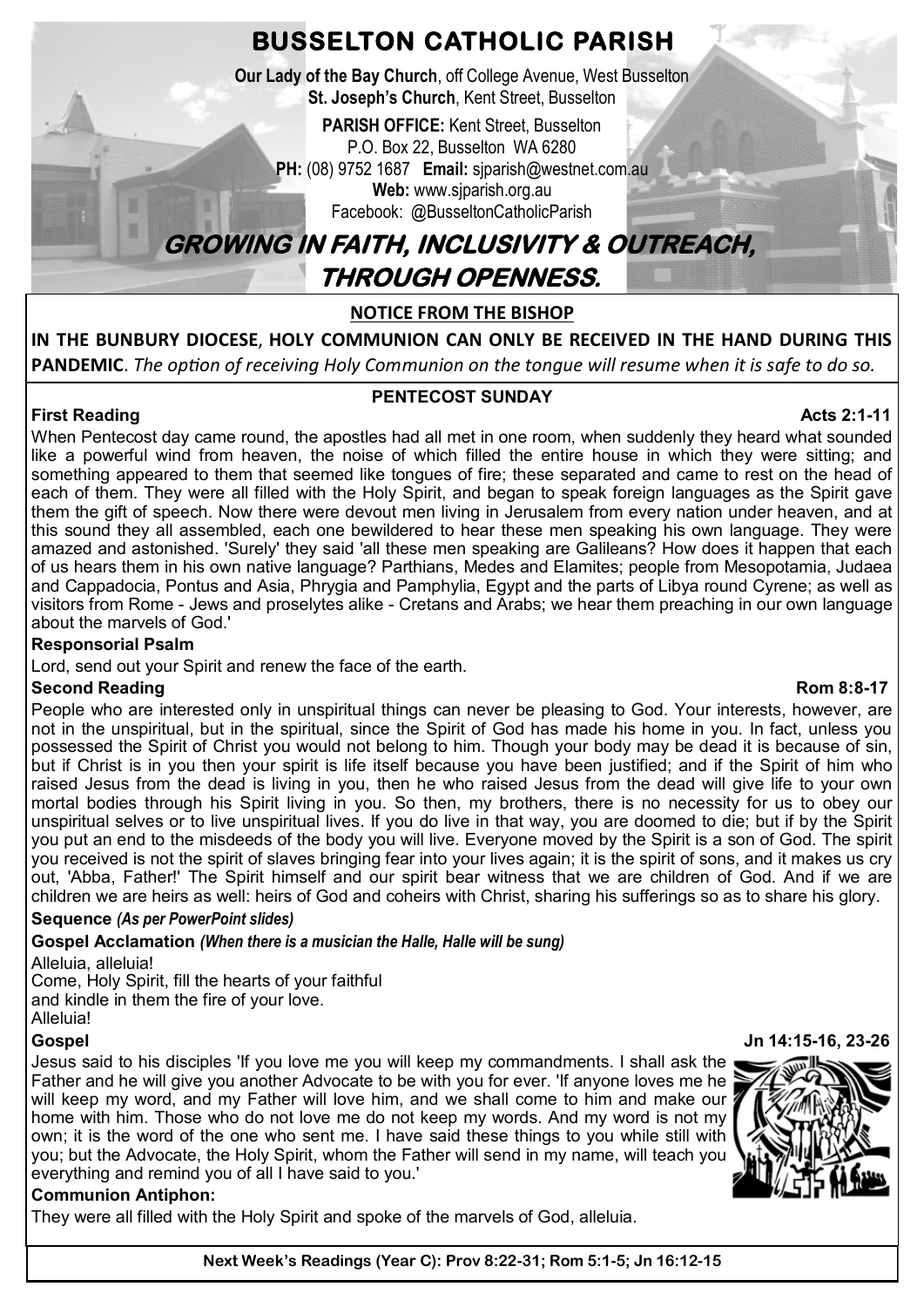| Paristi Masses & Devolions<br>6 June - 12 June                  |                                                   |                                                                                                      |                                                                              |                                                                    |  |  |  |  |
|-----------------------------------------------------------------|---------------------------------------------------|------------------------------------------------------------------------------------------------------|------------------------------------------------------------------------------|--------------------------------------------------------------------|--|--|--|--|
| <b>Monday</b><br><b>Tuesday</b><br>Wednesday<br><b>Thursday</b> | 10.00am<br>9.00am<br>12.00pm<br>8am-5pm<br>5.00pm | Rosary Cenacle (all welcome)<br>Liturgy of the Word + HC<br><b>Mass</b><br>Exposition<br><b>Mass</b> | St. Joseph's<br>St. Joseph's<br>St. Joseph's<br>St. Joseph's<br>St. Joseph's | <b>Parish Priest</b><br>Fr Jaybee<br><b>Presbytery</b><br>97512515 |  |  |  |  |
| <b>Friday</b>                                                   | 11.00am<br>11.30am<br>12.00pm                     | <b>Holy Hour</b><br>Reconciliation<br><b>Mass</b>                                                    | St. Joseph's<br>St. Joseph's<br>St. Joseph's                                 | <b>Deacons</b><br><b>Barry Cruickshank</b><br>0409 116 809         |  |  |  |  |
| <b>Saturday</b><br><b>Sunday</b>                                | 5.30pm<br>6.00pm<br>9.00am                        | Reconciliation<br><b>Mass</b><br><b>Mass</b>                                                         | St. Joseph's<br>St. Joseph's<br>Our Lady of the Bay                          | <b>Greg Dudley</b><br>9754 8665                                    |  |  |  |  |

**Parish Masses & Devotions**

#### **PENTECOST: THE BIRTHDAY OF THE CHURCH**

At Pentecost, the seventh Sunday after Easter, 50 days after that glorious resurrection, the Spirit of the living God fell upon the disciples as promised, and they were **empowered for a worldwide mission**. **And that breath of the Holy Spirit which transformed them**, which demonstrated Pentecost's intent by signs and wonders on that day, **continues to blow**, advancing the Great Commission of Jesus Christ through successive generations until he comes again. Pentecost reminds us that what God starts, God completes. We are the *means*, but God is both the first *mover* and the glorious *end* himself. …. By his grace he saves us, by his promises he keeps us, and by his glorious power he shall raise us from the dead. **This Pentecost, and every day, is a day to reorient our lives to the mission of God**. *(crosswalk.com)*

#### **THIS WEEKEND**

We welcome Fr John Finlayson to the Parish, who has answered the invitation from the Bishop to celebrate this weekend's Masses while Fr Jaybee is in Lake Grace.

Lake Grace is now a lay-led Parish with a Priest visiting once a month. Please keep the people of Lake Grace in your prayers, that they remain strong in their faith and united in their community as they move forward. I have no doubt a strong and active community can weather any challenges faced; however, it does point to the importance of continuing to pray for vocations to the Priesthood, and to pray for the Priests doing God's work now.

The Anglicans put out a *'Caring for Your Parish Priest'* booklet and the statistics are frightening. These statistics could easily cross over to our Catholic Priests. The document states, *"Just like members in a family, priests can sometimes be taken for granted, overworked and under-appreciated. The result is compassion fatigue, decreased performance, stress leave and physical and mental illness."* The resource provides creative and practical ways congregations can care for their parish priest This included ideas about how to: pray for them, encourage them, love them, support them, free them and celebrate them. (I'll try to slot the ideas mentioned, here and there over the coming weeks.)

#### **FROM THE BISHOP**

#### *Dear Brothers and Sisters*

*I have been asked by a number of people if the personal devotion of receiving Holy Communion on the tongue is permitted again in the Diocese. The reason for the question has been that State Covid restrictions have been lifted - though the situation is being monitored.*

*Unfortunately, the reality is that Covid remains rampant across the South West of the State. This is the same area as the Bunbury Diocese.* 

*All recent Confirmations in parishes have been affected by candidates, prayer friends and others having to isolate at the last minute. It has not been safe even for me to go into schools. In one school 20% of students were away in isolation. Numerous families have had to isolate because a member brought Covid into the family.*

*In this situation, receiving Holy Communion in the way Jesus commanded at the Last Supper remains the only way permitted in the Bunbury Diocese. Parishioners are asked to respect the Lord's command, which is repeated for us all to hear during the Consecration in each Mass.*

*The reception of Holy Communion on the tongue remains banned for the present. As it was lifted not so long ago when the situation became safer, the same will happen again when pandemic conditions allow.* 

*God bless, Bishop Gerard.*



#### *ACKNOWLEDGEMENT OF COUNTRY*

*We acknowledge the Wadandi people of the Noongar nation as the traditional custodians of this land on which we gather. We recognise their continuing connection to the land and waters, and thank them for protecting this coastline and its ecosystems since time immemorial. We pay our respects to Elders past, present and emerging, and extend that respect to all First Nations people who might be present today.* 

**\*\*\*\*\*\*\*\*\*\*\*\*\*\*\***

#### **JUNE INTENTION Families**

**We pray for Christian families around the world; may they embody and experience unconditional love and advance in holiness in their daily lives**

#### **LECTORS**

Could the Lectors at each weekend Mass, please meet in the Sacristy 10 minutes prior to Mass beginning.

**The wearing of masks inside the Church is no longer mandatory. It is now your choice.**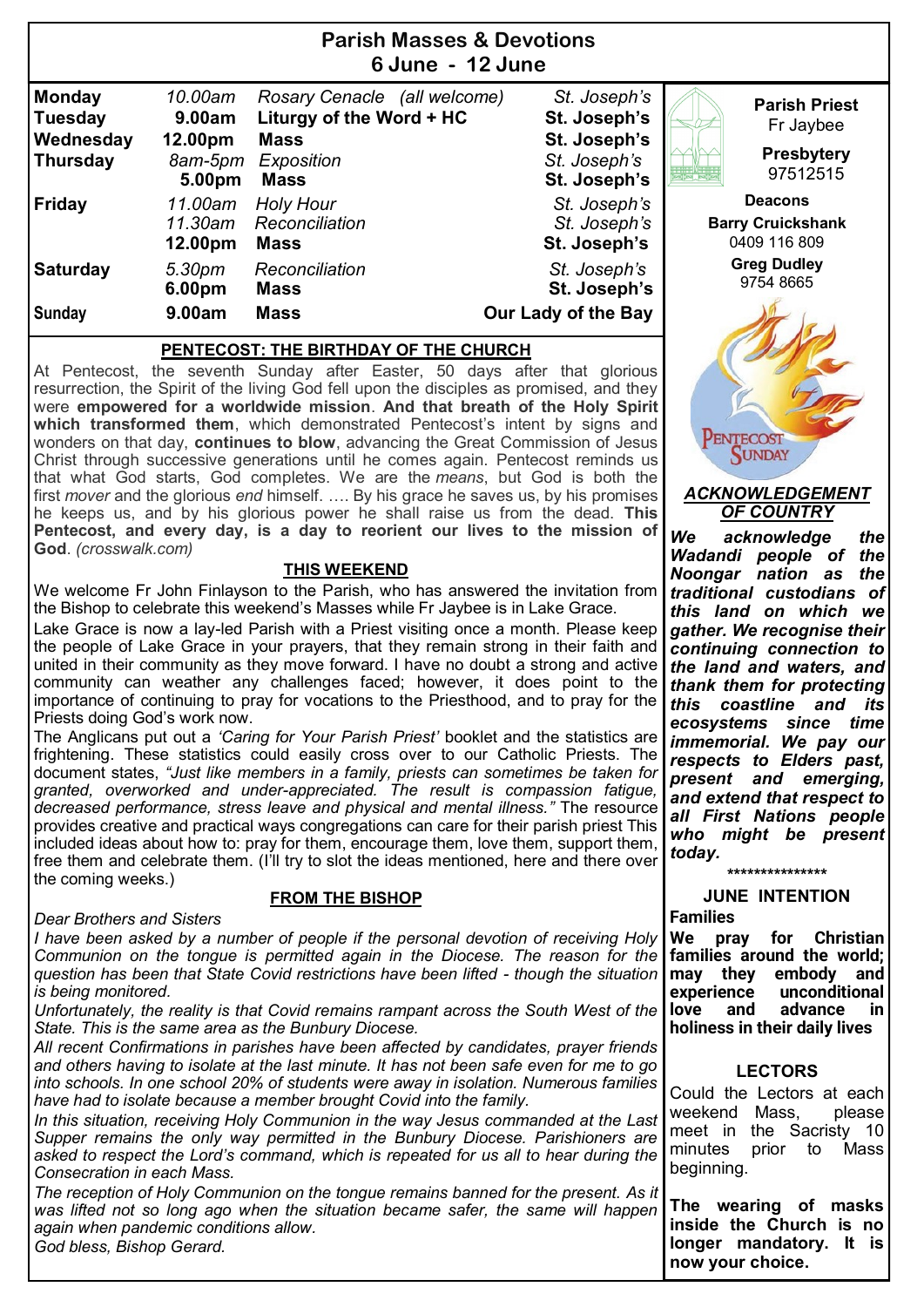# **EMHC, READERS & COMMENTATORS**

Please contact the Parish Office and advise which Mass you will be attending for your **Recommissioning** in these ministries: **Saturday, 11 June (6pm)** or **Sunday, 12 June (9am)**.

If you have not yet been **Commissioned (as a reader/commentator)**, please advise of your attendance at the Masses either on **Saturday, 18 June (6pm)** or **Sunday, 19 June, (9am).** 

# **ALL DAY ADORATION - THURSDAY 9TH JUNE**

A number of people in the Parish will be in Perth this Thursday. Judy asks if there are any parishioners who would be able to sit with the Lord for half an hour in their stead. Please contact her if you can commit to a time slot, but all are encouraged to pop in throughout the day if you are able. Judy: 0402 461 373

# **CATHOLIC WOMEN'S LEAGUE**

Catholic Women's League will meet after Midday Mass on Friday 10<sup>th</sup> June. Hot Soup will commence again at this meeting. New lady parishioners are welcome to join us.

### **MEN'S BREAKFAST**

Come, eat and have a chat with other 'Holy Romans on **Wednesday, 15 June** at 8.30am @ 'The Good Egg Café' on Albert Street.

### **PARISH PASTORAL COUNCIL REQUEST**

The PPC are asking for all the groups and committees send through a report which can be published in the bulletin over the coming months. Tim asks that the report include what your group does, who are the members and a contact person and their number. Send to Tim Murphy (**[timpaulamurphy@gmail.com](mailto:timpaulamurphy@gmail.com)**)

### **FRAMEWORK FOR MOTIONS**

Has just been released and will form the basis for **members** of the Plenary Council to reflect, discuss and put forward any amendments before they gather in Sydney for the Second Assembly of the Fifth Plenary Council of the Church in Australia. Deborah Robertson is asking anyone interested in being part of a discussion group prior to this meeting to contact her on **[Bunbury.director@catholicmission.org.au](mailto:Bunbury.director@catholicmission.org.au)** or by phoning 0419939864. *Framework For Motions* can be downloaded via: **https://plenarycouncil.catholic.org.au/** 

### **MARY, QUEEN OF PEACE**

At the recent feast of the Visitation, the Pope prayed to Mary with these words, *"Grant us the great gift of peace; quickly end the wars, which have been raging for decades now in various parts of the world, and which has now invaded even the continent of Europe. … We are certain that with the weapons of prayer, fasting, almsgiving, and the gift of your grace, human hearts and the fortunes of the whole world can be changed."* (We also have our part to play.)

### **BE BRAVE. MAKE CHANGE**

In 2022, 23 years after the Bringing Them Home report and 12 years since the National Apology, Aboriginal and Torres Strait Islander children are still 10.6 times more likely than non-Indigenous children to be removed from their families. The theme for National Reconciliation Week this year **Be Brave Make Change** was a challenge for all Australians to tackle the unfinished business of reconciliation so that we can Make Change for the benefit of all Australians.   With your support **Caritas Australia** works in close partnership with Aboriginal and Torres Strait Islander peoples, and First Australian-led organisations, to support programs that focus on intergenerational healing, strengthening cultural identity and spirituality, livelihood opportunities, and advocacy.  

| <b>The Sick</b>                      |                          |                              | <b>Memorial Anniversary</b> |                          |                                                    | <b>Church Collections</b>                                                                       |  |
|--------------------------------------|--------------------------|------------------------------|-----------------------------|--------------------------|----------------------------------------------------|-------------------------------------------------------------------------------------------------|--|
| Please pray for:                     |                          |                              |                             |                          |                                                    | Weekend 28/29 May                                                                               |  |
| Sione Hehea;                         |                          |                              |                             | 2019: Val Munday         |                                                    | Envelopes: \$ 935.00                                                                            |  |
| Dane Carroll;                        |                          |                              |                             |                          |                                                    | \$1,391.05<br>Loose:                                                                            |  |
| Doris Byrne;                         |                          |                              |                             |                          |                                                    | <b>Containers for Change: \$106.30</b>                                                          |  |
| Ev Brand;                            |                          |                              |                             |                          |                                                    |                                                                                                 |  |
| Damien Philp;                        |                          |                              |                             |                          |                                                    | <b>Many Thanks</b>                                                                              |  |
| <b>Fr Johny Arattukulan</b>          |                          |                              |                             |                          |                                                    |                                                                                                 |  |
| <b>WEEKEND ROSTER FOR 11/12 JUNE</b> |                          |                              |                             |                          | <b>World Meeting of Families - 22-26 June 2022</b> |                                                                                                 |  |
| Saturday 6pm<br><b>Sunday 9am</b>    |                          |                              |                             |                          |                                                    | The World Meeting of Families will be hosted by                                                 |  |
| Acolyte:                             | Murray                   | Acolyte:                     |                             | Allen                    |                                                    | the Diocese of Rome this year, with Pope<br>Francis leading special celebrations which will be  |  |
| Greeters:                            | Di, Joan                 | Greeters:                    |                             | Maria H, Alexandra       |                                                    | televised. The theme is "Family Love: A                                                         |  |
| Commentator:                         | George                   | Commentator:                 |                             | Loly                     |                                                    | vocation and a path to holiness." Find out                                                      |  |
| <b>Readers:</b><br>Musician:         | Angela, Mona<br>John A-W | <b>Readers:</b><br>Musician: |                             | Janet, Maria P<br>John G |                                                    | more at: www.family.catholic.org.au. (Under                                                     |  |
| <b>Projectionist:</b>                | Robyn                    | <b>Projectionist:</b>        |                             | Mario, Peta              |                                                    | "Initiatives-Australian videos-Adults" you will<br>find a presentation involving our own Fr Pat |  |
| <b>EMHC:</b>                         |                          | <b>EMHC:</b>                 |                             | James                    |                                                    | Rooney entitled "Couples, Families<br>and                                                       |  |
| <b>Cleaning:</b>                     | Janet, Di                | Sacristan:                   |                             | Jo                       |                                                    | Priests: Journeying Together". (I particularly                                                  |  |
| Laundry:                             | Jo                       |                              |                             |                          |                                                    | liked Fr Pat's closing sentence.)                                                               |  |